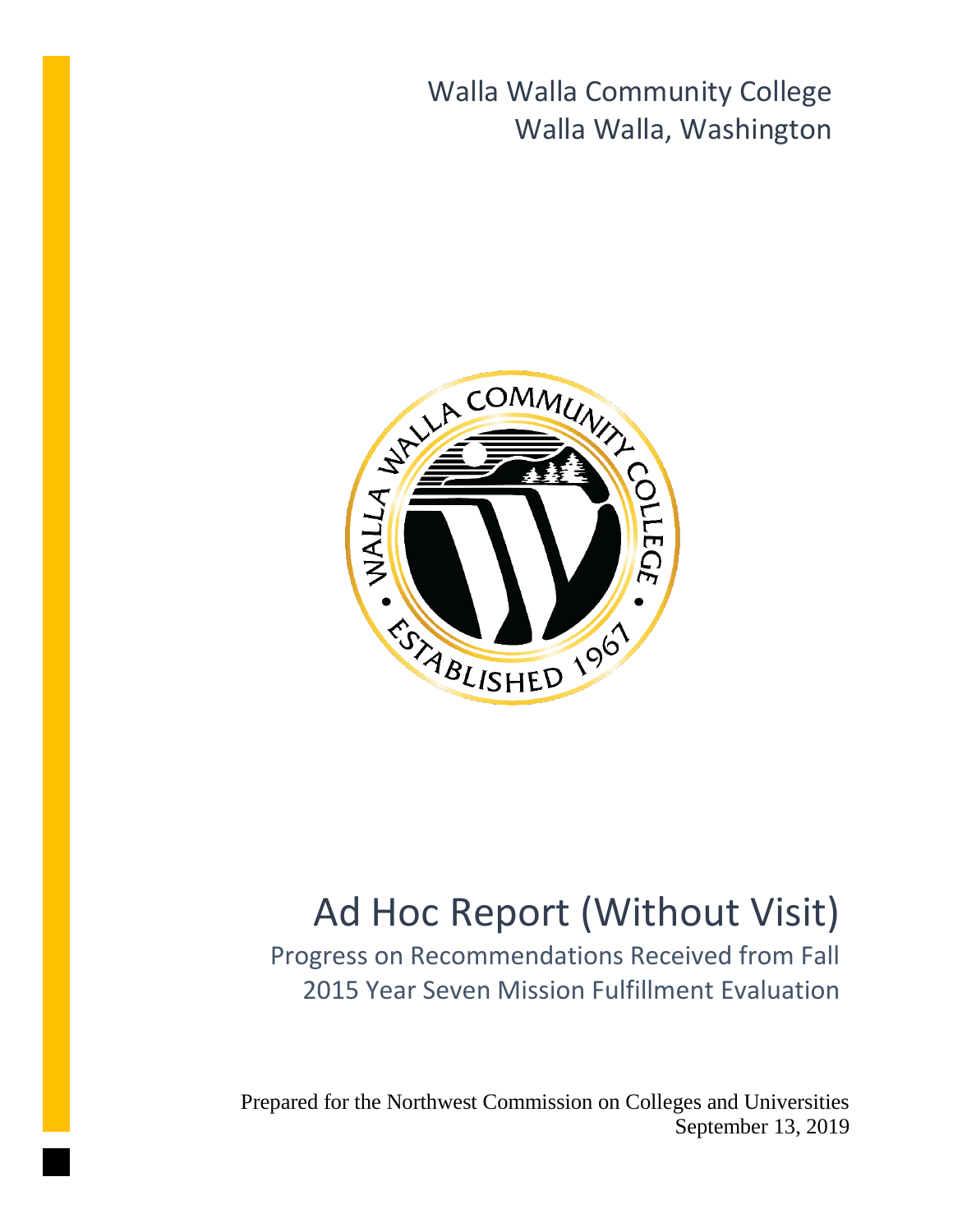# **Table of Contents**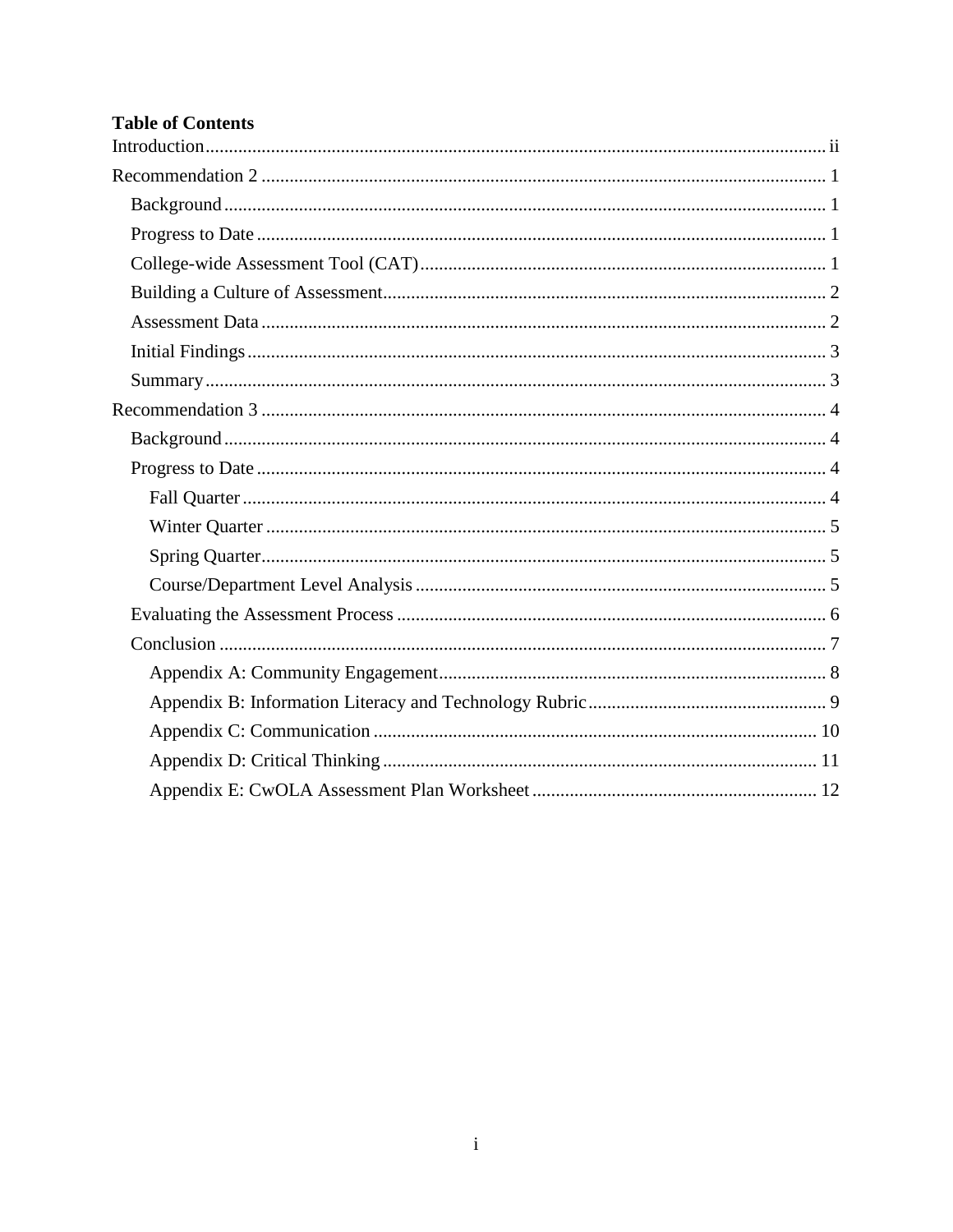#### **Introduction**

<span id="page-2-0"></span>In 2015 Walla Walla Community College (WWCC) completed its Year Seven Self-Evaluation. The following January, the Northwest Commission on Colleges and Universities (NWCCU) sent the College a letter reaffirming WWCC's accreditation. Along with the reaffirmation, NWCCU requested the College address three recommendations. In its January 24, 2019 letter in response to the Fall 2018 Mid-Cycle Self-Evaluation Report, NWCCU reported the status of Recommendations 2 and 3 as "areas substantially in compliance, but in need of improvement." NWCCU requested a follow-up report asking WWCC to "submit an *Ad Hoc* Report without a visit in Fall 2019 to again address Recommendations 2 and 3 of the Fall 2015 Peer-Evaluation Report." The recommendations being addressed in this *ad hoc* report are:

## **Recommendation 2**

*The evaluation committee recommends that the institution develop and implement a systematic and college-wide general education assessment program (Standards 2.C.10, 2.C.11, 4.A.2, 4.A.3, and 4.B.2).*

#### **Recommendation 3**

*The evaluation committee recommends that the institution document, through an effective, regular, and comprehensive system of assessment, that students achieve identified learning outcomes at the course and transfer degree level. The College should then utilize the results of its assessments to inform academic and learning-support planning and practices that lead to the enhancement of student learning achievements (Standard 4.A.3 and 4.B.2).*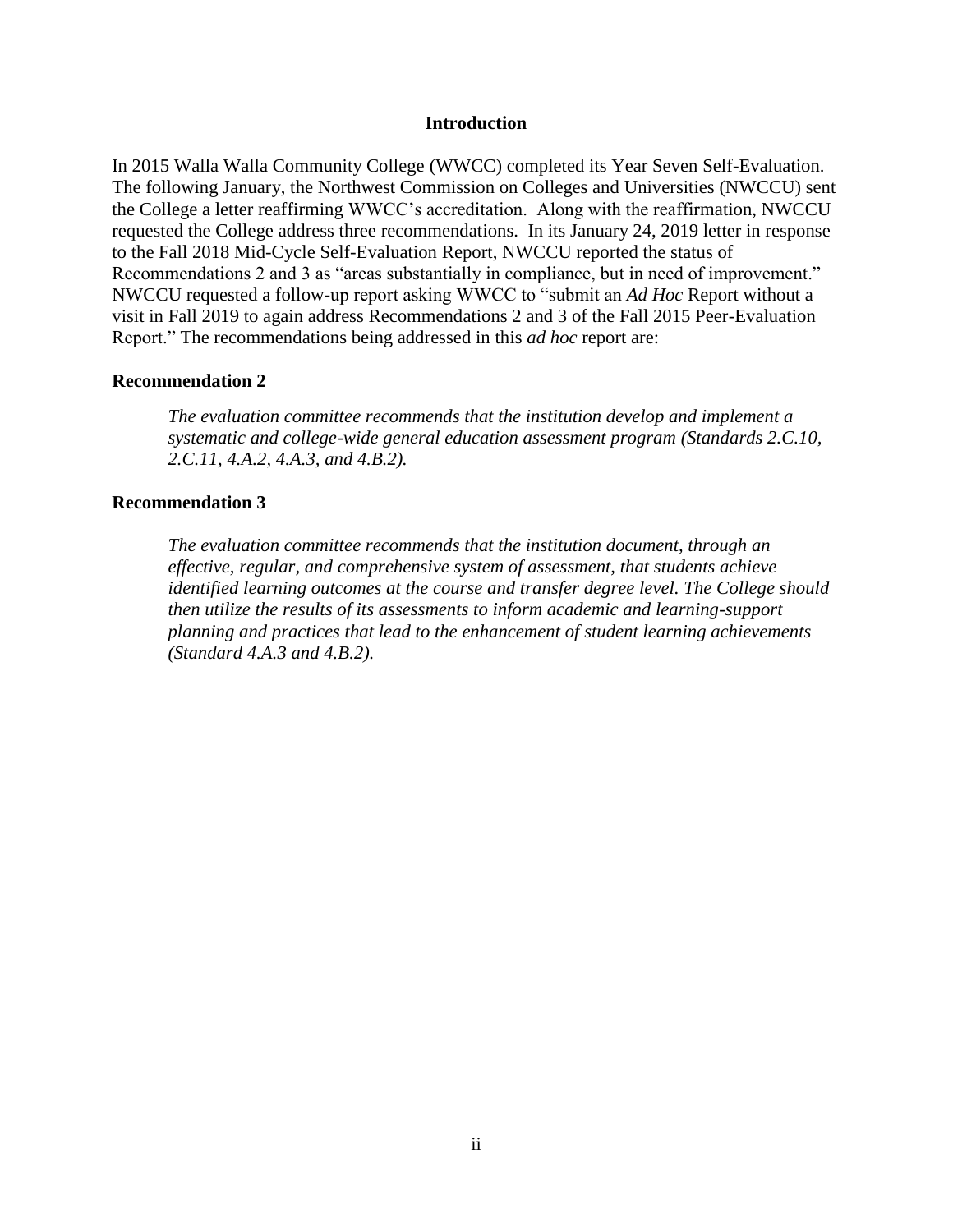# **Recommendation 2**

<span id="page-3-0"></span>WWCC has continued to work diligently to create a culture of assessment of *learning* through the measurement of outcomes. As the College-Wide Outcomes and Learning Assessment project has taken progressed, faculty and administrators from across the college have found commoncause and have enthusiastically embraced the work, and the power, of this level of systematic outcomes assessment.

## <span id="page-3-1"></span>**Background**

The College-wide Outcomes and Learning Assessment (CwOLA) committee was created to develop and manage the general education outcomes assessment process at the institutional level. The committee is composed of faculty and instructional leadership from Workforce programs as well as an array of Transfer disciplines and BAS *(Standard 2.C.10)*. Through the work of the CwOLA committee, the College created four general education outcomes (referred to as collegewide outcomes), that are assessed by faculty in both Workforce and Transfer Degree pathways. The four college-wide outcomes are:

- 1) Community Engagement
- 2) Information Literacy and Technology
- 3) Communication
- 4) Critical Thinking

Each college-wide outcome has several indicators delineating the scope of the outcome, as well as a rubric with criteria for levels of mastery from beginning and developing to achieving and mastering (See Appendices A-D).

The College undertook a year-long campaign in 2016-17 to map all course-level Intended Learning Outcomes to the indicators of each college-wide outcome. This mapping included Workforce courses, related instruction, as well as Transfer degrees, and demonstrates the alignment between individual courses to the larger college-wide outcomes *(Standard 2.C.11)*. To manage the workload impacts on faculty and staff, the CwOLA committee developed a schedule for assessing one college-wide outcome per year across the institution and using the courses mapped "high" as the statistically significant sample. In 2017-18 the first outcome, Community Engagement, was assessed using a temporary Access database for collecting the data.

## <span id="page-3-2"></span>**Progress to Date**

Continuous improvement is an institutional value, and the CwOLA committee embraces this value as it *assesses the assessment process* annually. Assessing the Community Engagement outcome provided the CwOLA committee with concrete examples of how the intended design of the assessment system functioned for faculty and leadership. It confirmed the success of much of the assessment system and pointed to areas where improvement would be needed before the next round of assessment *(Standard 4.A.2)*.

# <span id="page-3-3"></span>**College-wide Assessment Tool (CAT)**

The Access database was a useful proof of concept; however, it was not without its problems. For example, off-site faculty at the College's Department of Corrections (DOC) campuses were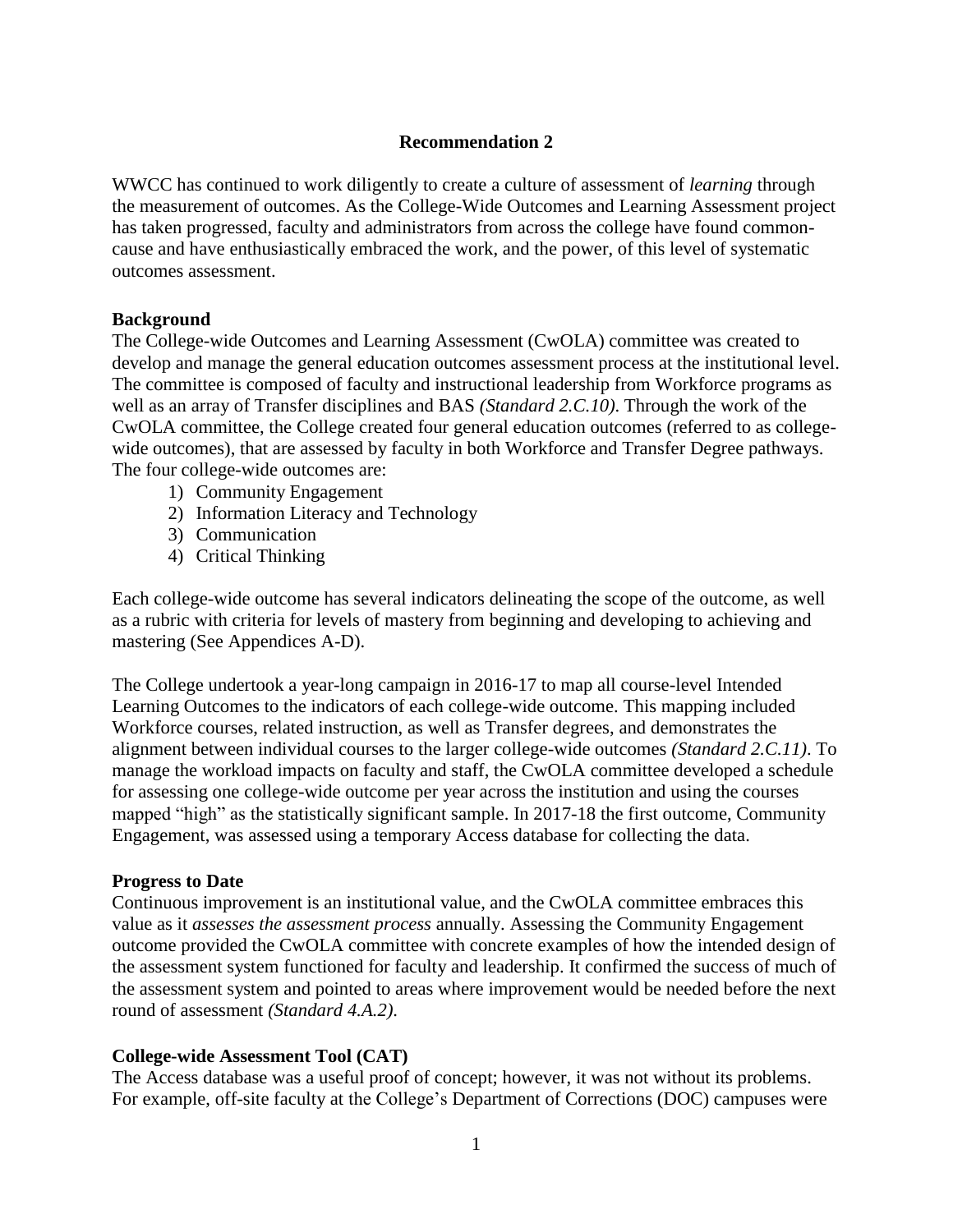unable to connect to this database due to DOC security protocols. This required faculty assigned to DOC locations to come to the main campus to enter their assessment data--a requirement that was not scalable or sustainable. This type of lesson learned from the first round of outcomes assessment led the CwOLA committee to work with the IT department to develop a more comprehensive web-based college-wide assessment tool (CAT) in 2018-19.

While CAT was in development, the CwOLA committee revised the assessment questionnaire form to better guide faculty on the type of assessment data being requested. A worksheet was created with the revised prompts to help faculty create and store their assessment plan and results during CAT's development (See Appendix E). CAT was beta-tested in December 2018 and successfully launched in April 2019. Faculty were directed to transfer their information from the worksheet to CAT by the end of Spring quarter. Participation results show this has been mostly successful and has pointed to the need for additional training focused to one offsite DOC campus, as their remote location has resulted in some professional development gaps. This additional training is scheduled for the Colleges Fall Conference days in preparation for the 2019-20 assessment cycle.

In addition to developing CAT in a web-based accessible format, the CwOLA committee endeavored to grant to all faculty access to web-based mapping and assessment results. Several reports have been created to provide faculty and leadership the ability to review assessment information as needed. CwOLA terminology and processes have become anchored in the assessment culture of the College. New courses are mapped to the college-wide outcomes before going through the Outcomes Review committee and then being approved by the Curriculum Committee for inclusion in the college catalog. Existing courses have mapping checked as an integral part of the course review of Intended Learning Outcomes, and whenever a course is brought to Curriculum for an update. Keeping a close eye on the accuracy of course mapping ensures the inclusion of the correct courses in each assessment cycle.

With CAT now functional for collecting assessment and providing timely reports, the IT department is focusing on the final development element that will create a repository of the reflections/revisions taking place as a result of the data analysis. This additional element and its reports are due by Spring 2020 to collect reflections/revisions of the 2019-20 assessment cycle *(Standard 4.A.3)*.

#### <span id="page-4-0"></span>**Building a Culture of Assessment**

Throughout the development of CwOLA, consideration has been shown to building faculty knowledge around assessment. In Fall Conference each year, which is a dedicated professional development and communication conference scheduled prior to the start of each fall quarter, CwOLA progress is summarized and next steps announced. Subsequently, in department and unit meetings, professional development has been provided. Committee members have traveled to our other campus sites, and we have developed just-in-time training videos as part of professional development outreach.

#### <span id="page-4-1"></span>**Assessment Data**

To date, the College faculty have assessed two of the four college-wide outcomes in a planned four-year assessment cycle. Community Engagement was assessed in 2017-18, and Information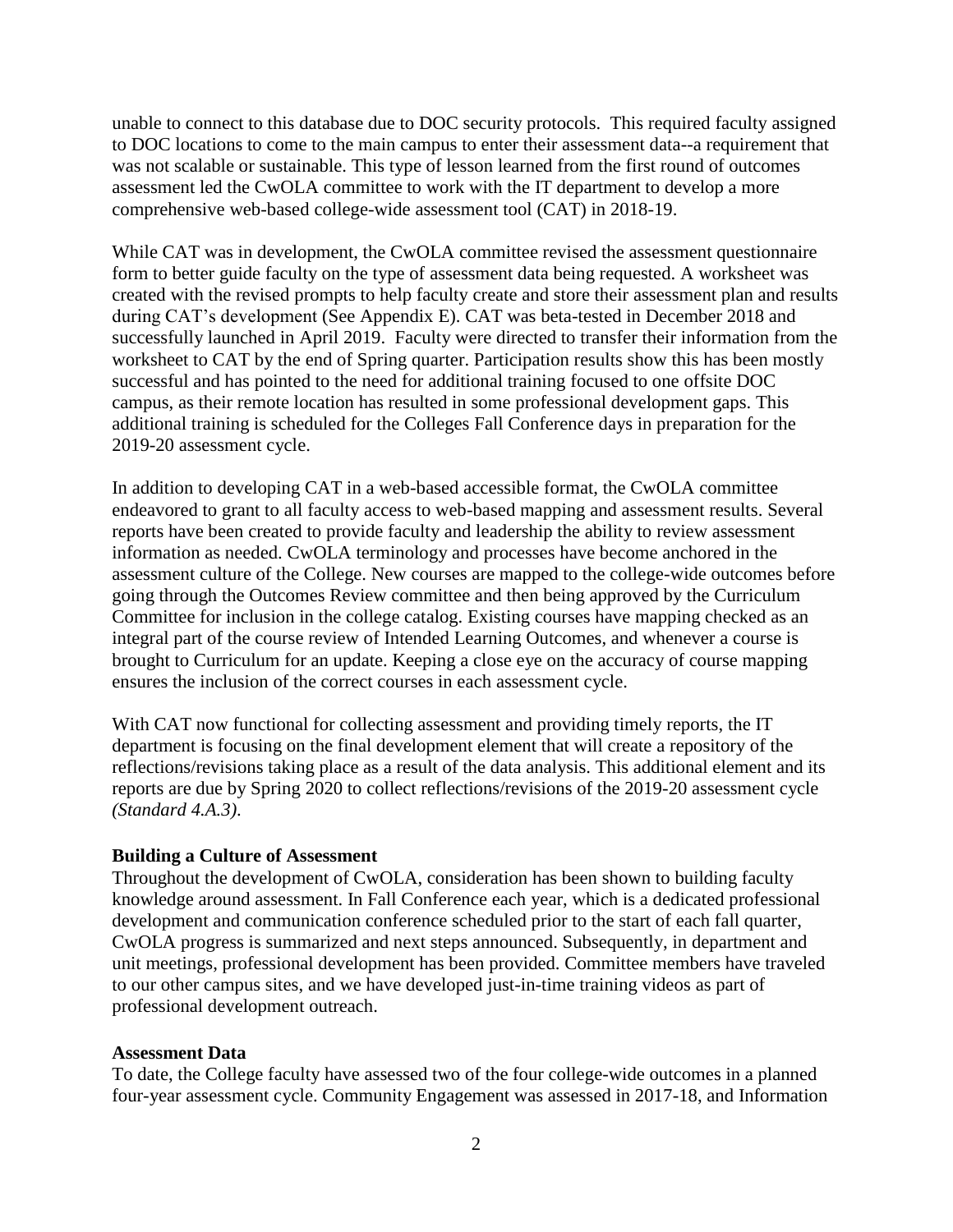Literacy and Technology was assessed in 2018-19 *(Standard 4.A.3)*. This first full assessment cycle is providing baseline data of student mastery of the college-wide outcomes at an institutional level. Future cycles will then have outcome-specific data with which to compare progress on student success and make program-level adjustments accordingly. During this first baseline-establishing cycle, as part of the CwOLA process, faculty and their leadership conduct reflection and revision conversations regarding the initial findings and data gathering processes *(Standard 4.B.2).*

## <span id="page-5-0"></span>**Initial Findings**

Sixty-nine percent (n=7,451) of sampled students demonstrated levels of achieving or mastery for both college-wide outcomes assessed to date.

Initial quantitative findings suggest 2/3rds of students in the sample are meeting or exceeding success levels of Achieving or Mastery. While no target was set for this baseline-establishing cycle, the outcome average of 69% on the first two assessed outcomes suggests the majority of students can demonstrate acceptable levels of mastery over course and college-level outcomes *(Standard 4.A.3)*. Once the initial cycle is complete, the CwOLA committee along with leadership will use the *assessment of the assessment process* to establish growth-minded target success rates for the next assessment cycle.

| <b>Winter 2018</b>                               | <b>Total Students</b> | <b>Beginning</b> |           | <b>Developing</b> |     | <b>Achieving</b> |     | <b>Mastering</b> |         |
|--------------------------------------------------|-----------------------|------------------|-----------|-------------------|-----|------------------|-----|------------------|---------|
| <b>Community Engagement Indicators</b>           | <b>Assessed</b>       | <b>Tally</b>     | %         | <b>Tally</b>      | %   | <b>Tally</b>     | %   | <b>Tally</b>     | %       |
| A. Recognizes cultural assumptions               | 797                   | 111              | 14%       | 177               | 22% | 391              | 49% |                  | 118 15% |
| B. Demonstrates integrative community engagement | 764                   | 120              | 16%       | 100               | 13% | 275              | 36% |                  | 269 35% |
| C. Develops social responsibility                | 2861                  | 19               | <b>7%</b> | 69                | 24% | 141              | 49% | 57               | 20%     |
| <b>Grand Total</b>                               | 1.847                 | 250              | 14%       | 346               | 19% | 807              | 44% | 444              | 24%     |

**1,251 68% Students demonstrating level of achieving or mastery:** 

| Winter 2019                                             | <b>Total Students</b> | <b>Beginning</b> |     | <b>Developing</b> |     | Achieving    |     | <b>Mastering</b> |         |
|---------------------------------------------------------|-----------------------|------------------|-----|-------------------|-----|--------------|-----|------------------|---------|
| <b>Information Literacy &amp; Technology Indicators</b> | Assessed              | Tally            | %   | Tally             | %   | <b>Tally</b> | %   | Tally            | %       |
| A. Manages and utilizes information                     | 1.820                 | 217              | 12% | 303               | 17% | 649          | 36% | 651              | 36%     |
| B. Interprets, integrates, and communicates information | 2.059                 | 253              | 12% | 366               | 18% | 752          | 37% |                  | 688 33% |
| C. Selects and applies technology                       | 1.352                 | 160              | 12% | 270               | 20% | 509          | 38% |                  | 413 31% |
| D. Maintains and troubleshoots technology               | 3731                  | 35               | 9%  | 84                | 23% | 143          | 38% | 111              | 30%     |
| <b>Grand Total</b>                                      | 5,604                 | 665              |     | 12% 1,023         |     | 18% 2,053    |     | 37% 1,863        | 33%     |

**3,916 70% Students demonstrating level of achieving or mastery:** 

## <span id="page-5-1"></span>**Summary**

The College has established a systematic method for assessing general education outcomes, and it continues in the process of implementing the first four-year baseline-establishing cycle. Both Workforce and Transfer degrees are included in this process. College faculty and leadership, no matter their physical location, can access CAT and mapping data any time they need it. The last stage of development for CAT, occurring during the 2019-20 school year, is to build in the ability to collect and report systematically.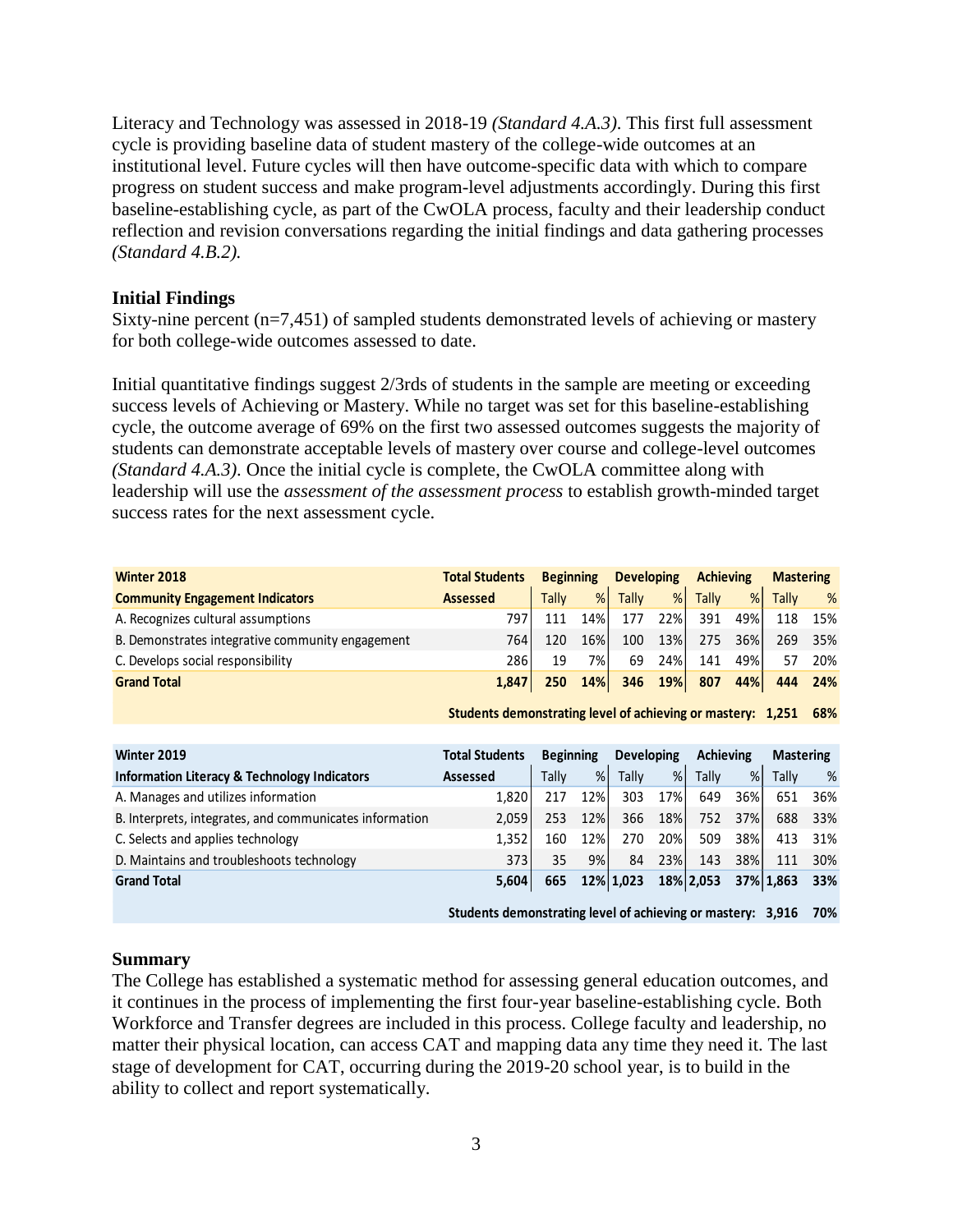Initial observable findings include ongoing faculty discussions about pedagogy, curriculum, and alignment of assignments with course, program, and college outcomes. These reflective conversations are both informally occurring, such as during a department meeting and formally occurring as a scheduled part of the CwOLA process. The results of these conversations based on CwOLA activities are already informing classroom practices and program planning, as faculty work through mapping and alignment of course outcomes and teaching activities.

#### **Recommendation 3**

<span id="page-6-0"></span>As indicated by Recommendation 3, the College has developed ways to document student learning at the course and Transfer level. The CwOLA assessment cycle has created a way to document the levels of accomplishment students have achieved through direct classroom assessments, which are mapped and aligned with college-wide outcomes. The final piece of the puzzle was to establish a systematic way of ensuring student learning at the degree or program level.

#### <span id="page-6-1"></span>**Background**

In order to create a culture of assessment, the College explored forms of evaluation and professional development. Examples include the Faculty Learning Improvement Plans (FLIPs) where outcomes assessment was one of the competencies and professional development supporting faculty use of the Mastery Gradebook in the institution's learning management system Canvas. While these efforts were useful growth toward better faculty understanding of assessment and many have been embedded in the fabric of teaching and learning at WWCC, these processes did not lead to course level systematic assessment that could then be utilized to inform academic planning and improve student supports in the way the College desired. As the CwOLA committee worked through the assessment design process, it became clear that CwOLA could be used at both the institutional level *and* the course level for systematically assessing outcomes and using the results to inform teaching and learning.

#### <span id="page-6-2"></span>**Progress to Date**

As part of the CwOLA design, College faculty are engaged in assessment practices fall, winter, and spring quarter each year. The College's assessment cycle includes data analysis and reflective practice. The CwOLA elements have already been implemented, and the third cycle will begin in Fall 2019. The full assessment cycle process is outlined below *(Standards 4.A.3, 4.A.2)*.

#### <span id="page-6-3"></span>**Fall Quarter**

During the Fall Quarter of each year, faculty departments meet to discuss artifact assignments they are considering using for the CwOLA assessment that year. Guided discussions help faculty to consider how their artifact assignment aligns with course Intended Learning Outcomes and the college-wide outcome being assessed that cycle. CwOLA committee members (deans and directors) serve as liaisons to their departments or programs they represent and have been explicitly given the responsibility of convening these discussions in their areas. This activity acts as an anticipatory set for the actual institutional assessment the following quarter. In addition, the department faculty review CwOLA mapping and report any corrections needed to the CwOLA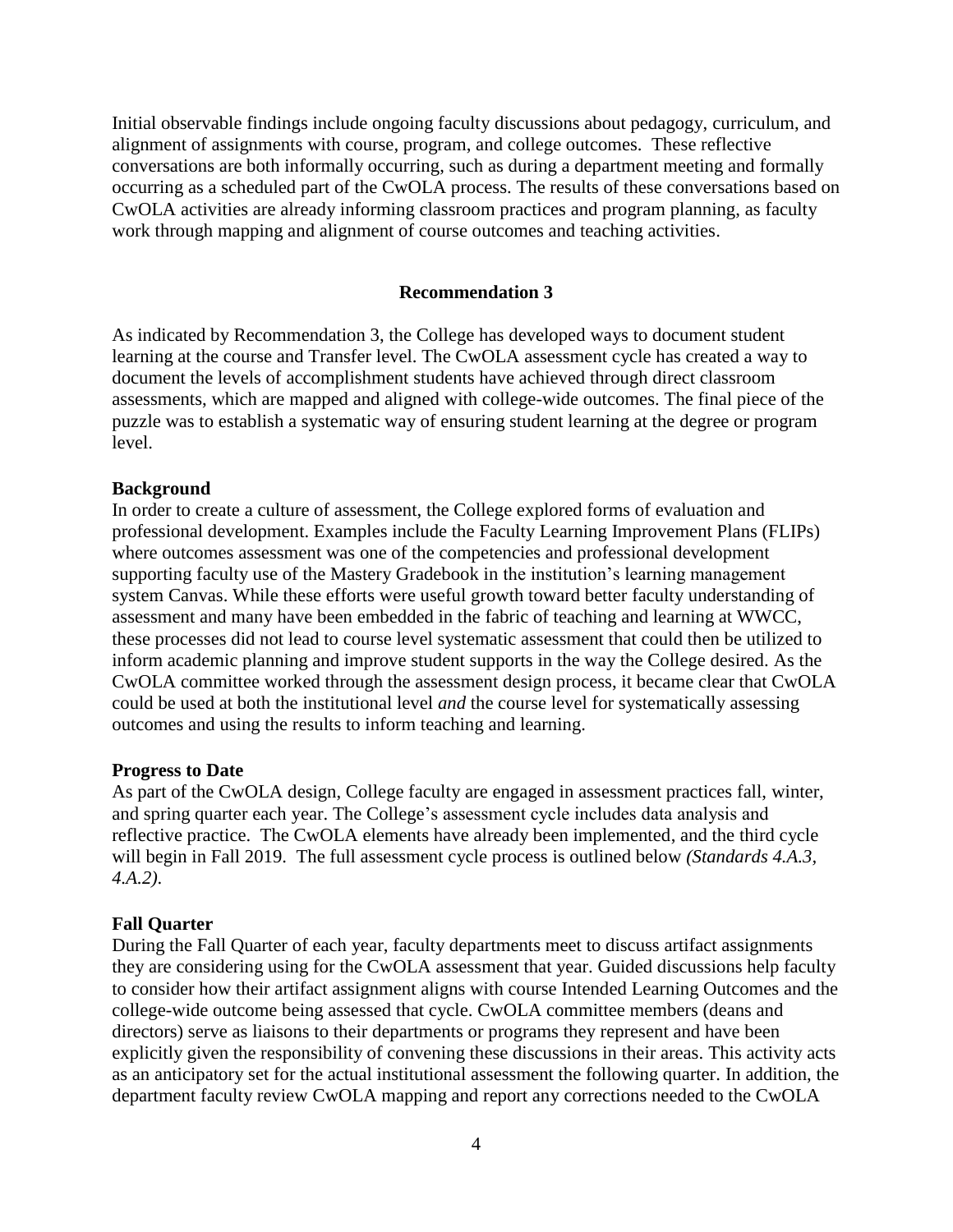Coordinator who updates the mapping accordingly. This step ensures accuracy for the actual assessment in Winter Quarter.

# <span id="page-7-0"></span>**Winter Quarter**

During the Winter Quarter of each year, all faculty who teach courses mapped to that year's targeted outcome complete an assessment plan (See Appendix E). Each plan allows faculty to document how their teaching and assessment choices align with the course and college-wide outcome under review. Once submitted, faculty teach and assess student learning using their chosen artifact assignment as a representative sample for reporting purposes. The assessment plan and results, including documentation of how the faculty aligned their assessment with the CwOLA rubric, are submitted via CAT *(Standard 4.A.3)*.

# <span id="page-7-1"></span>**Spring Quarter**

During the Spring Quarter of each year, the assessment process involves analyzing the data and its implications for student learning and academic planning. Early in the quarter, curriculum leaders (e.g., department chairs, faculty leads, deans, and assistant deans) meet and review the CwOLA assessment data. They, then, engage Department faculty who will be responsible for any needed/proposed changes to the curriculum, academic planning, and student supports. Changes implemented as a result of this analysis will naturally be assessed during the subsequent cycle, thus creating a loop of built-in continuous improvement *(Standard 4.B.2).*

# <span id="page-7-2"></span>**Course/Department Level Analysis**

Through the CwOLA process and CAT reporting features, faculty can see how students (at a course level) are learning both on their course Intended Learning Outcome and its aligned college-wide outcome indicators. For faculty, the comparison table of artifact assignment choices, teaching choices, and calibration of assignment scores to the college-wide outcome rubric allow for rich pedagogically based discussions that are focused on teaching practices related to student achievement *(Standard 4.B.2).* The results of the discussions and actions taken (if any) will be captured in CAT as part of its Spring 2020 upgrade.

Below are examples of an assessment plan for a sample section from the Winter 2019 assessment of *Information Literacy and Technology outcome: Indicator A* and the resulting data collection from all the assessed sections for that indicator. (See Appendix E for the assessment plan prompts which guide faculty through the planning and alignment process). In this example, 61/73 students (84%) achieved or mastered the class assignment and college-wide outcome indicator to which it was aligned *(Standard 4.A.3).*

| <b>Indicator Label</b>                         | <b>Course Id</b>    | <b>SMS</b><br>Enroll<br>ment | <b>Section Label</b>         | <b>Course Title</b>              | <b>Outcome</b>                                             | <b>Presentation of Content</b>                                                           | <b>Demonstration of Learning</b>                                                                                                          | Alignment                                                                                                                                                                                                                                                                                                                                                                                                                                                                                                                              |
|------------------------------------------------|---------------------|------------------------------|------------------------------|----------------------------------|------------------------------------------------------------|------------------------------------------------------------------------------------------|-------------------------------------------------------------------------------------------------------------------------------------------|----------------------------------------------------------------------------------------------------------------------------------------------------------------------------------------------------------------------------------------------------------------------------------------------------------------------------------------------------------------------------------------------------------------------------------------------------------------------------------------------------------------------------------------|
| A. Manages and utilizes<br>information. (ILT1) | <b>CMST&amp;220</b> | 21                           | [7312] 0930A<br><b>DAILY</b> | <b>PUBLIC</b><br><b>SPEAKING</b> | Design a successful<br>speech from outline to<br>delivery. | Lecture and discussion on<br>outlining a speech. Deliver<br>their own speeches in class. | Prep questions completed as<br>evaluated by the instructor.<br>evaluated by the instructor and  organized, but student required<br>peers. | Mastering - Speech has complete and<br>well as an outline turned in and correct outline and speaker accomplishes<br>every required organization element of<br>Deliver their speech and have it presentation. Achieving - Speech<br>completion of one or two elements of<br>organization. Developing - Speech was<br>lacking a few required elements and<br>required assistance and correction for<br>organizational pattern. Beginning -<br>Required multiple instances of support in<br>the organization and completion of<br>speech. |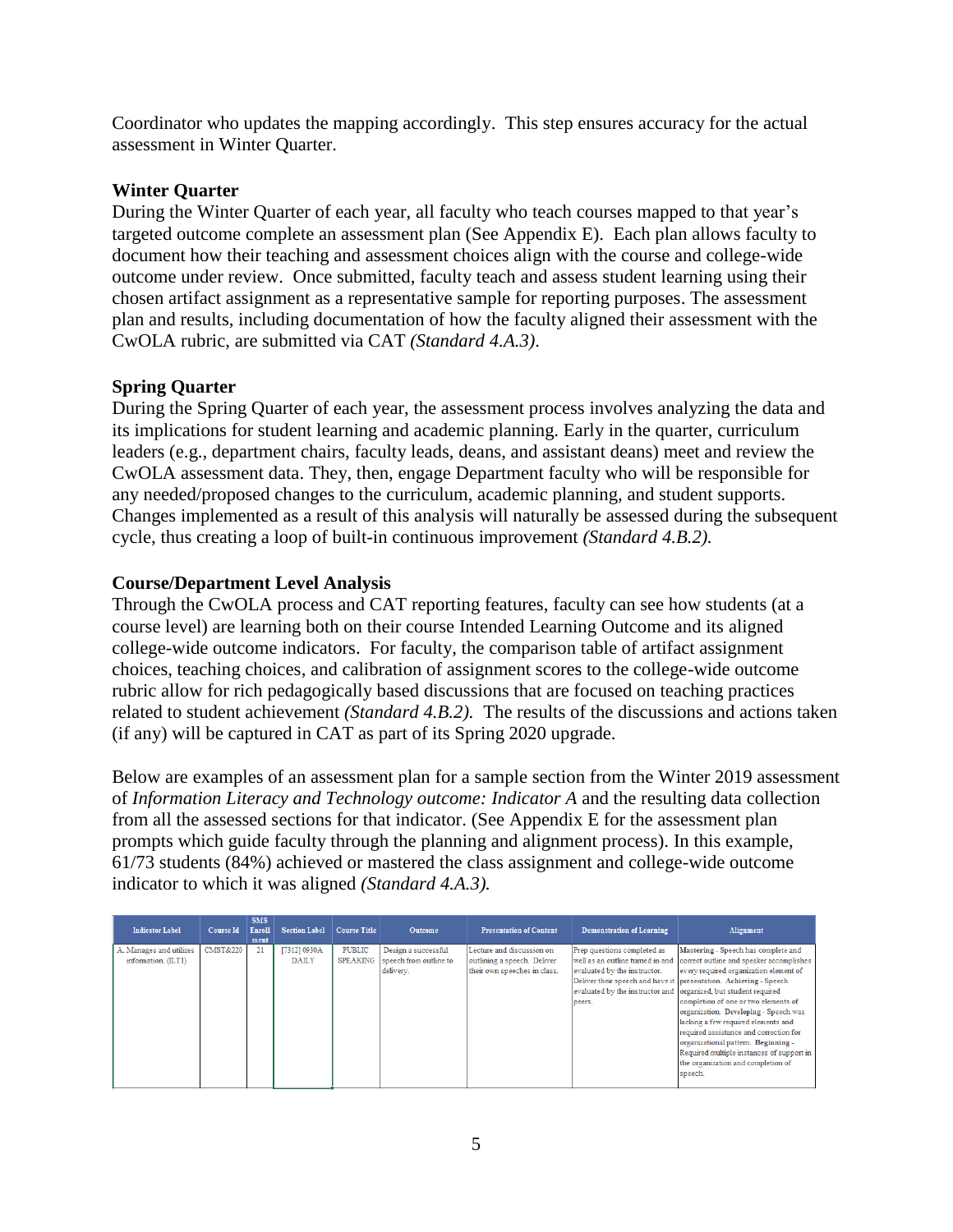| Indicator Label                                   |                     | <b>SMSCours Section Label</b> |   |       | 1. Beginning 2. Developing | 3. Achieving |     | 4. Mastering |     | <b>Total</b> |
|---------------------------------------------------|---------------------|-------------------------------|---|-------|----------------------------|--------------|-----|--------------|-----|--------------|
| A. Manages and<br>utilizes information.<br>(III1) | <b>CMST&amp;220</b> | [7312] 0930A DAILY            |   | 10%   | 5%                         |              | 24% | 13           | 62% | $-21$        |
|                                                   |                     | [7313] 0830A DAILY            | 0 | 0%    | 8%                         |              | 38% |              | 54% | 13           |
|                                                   |                     | [7314] 1130A DAILY            |   | 8%    | 13%                        |              | 21% | 14           | 58% | 24           |
|                                                   |                     | [7315] 1230P DAILY            |   | 7%    | 13%                        |              | 33% |              | 47% | 157          |
|                                                   |                     | Total                         |   | $7\%$ | 10%                        | 20           | 27% | 41           | 56% | 73           |

# <span id="page-8-0"></span>**Evaluating the Assessment Process**

After the four-year cycle, faculty and curriculum leaders will meet to evaluate the worth and functionality of the assessment process itself. Participants review all four years' worth of CwOLA assessment data, reflections, and revisions. The workshop facilitator guides participants through a reflective process to evaluate the effectiveness of the full assessment cycle and provide feedback to the CwOLA Committee to address in future assessment cycles *(Standard 4.B.2).*

The following chart summarizes the assessment cycle process as outlined above.

|             | <b>Example of Assessment Lifecycle</b> |                                                           |                                                                                                                             |  |  |  |  |  |  |  |
|-------------|----------------------------------------|-----------------------------------------------------------|-----------------------------------------------------------------------------------------------------------------------------|--|--|--|--|--|--|--|
|             | <b>Ouarter</b>                         | Participants                                              | Activity                                                                                                                    |  |  |  |  |  |  |  |
|             | Fall Quarter - Year 1                  | Department Faculty                                        | Artifact Alignment<br>Mapping Review                                                                                        |  |  |  |  |  |  |  |
|             | Winter Quarter - Year 1                | Individual Faculty                                        | CWOLA Assessment of Classroom Level<br>Learning - Community Engagement                                                      |  |  |  |  |  |  |  |
|             | Spring Quarter-Year 1                  | Curriculum<br>Leads/Deans<br>Department Faculty           | Analysis, reflection, and revision                                                                                          |  |  |  |  |  |  |  |
|             | Fall Quarter - Year 2                  | Department Faculty                                        | Artifact Alignment<br>Mapping Review                                                                                        |  |  |  |  |  |  |  |
|             | Winter Quarter - Year 2                | <b>Individual Faculty</b>                                 | CwOLA Assessment of Classroom Level<br>Learning - Information Literacy                                                      |  |  |  |  |  |  |  |
| We are here | Spring Quarter-Year 2                  | Curriculum<br>Leads/Deans<br>Department Faculty           | Analysis, reflection, and revision                                                                                          |  |  |  |  |  |  |  |
|             | Fall Quarter - Year 3                  | Department Faculty                                        | Artifact Alignment<br>Mapping Review                                                                                        |  |  |  |  |  |  |  |
|             | Winter Quarter - Year 3                | Individual Faculty                                        | CWOLA Assessment of Classroom Level<br>Learning - Communication                                                             |  |  |  |  |  |  |  |
|             | Spring Quarter-Year 3                  | Curriculum<br>Leads/Deans<br>Department Faculty           | Analysis, reflection, and revision                                                                                          |  |  |  |  |  |  |  |
|             | Fall Quarter - Year 4                  | Department Faculty                                        | Artifact Alignment<br>Mapping Review                                                                                        |  |  |  |  |  |  |  |
|             | Winter Quarter - Year 4                | Individual Faculty                                        | CwOLA Assessment of Classroom Level<br>Learning - Critical Thinking                                                         |  |  |  |  |  |  |  |
|             | Spring Quarter-Year 4                  | Curriculum<br>Leads/Deans<br>Department Faculty           | Analysis, reflection, and revision                                                                                          |  |  |  |  |  |  |  |
|             | Summer Quarter - Year 4                | <b>Summer Assessment</b><br><b>Institute Participants</b> | <b>Institutional Assessment of Assessment</b><br>Process. Review class, program, and CwOLA<br>against Student Success goals |  |  |  |  |  |  |  |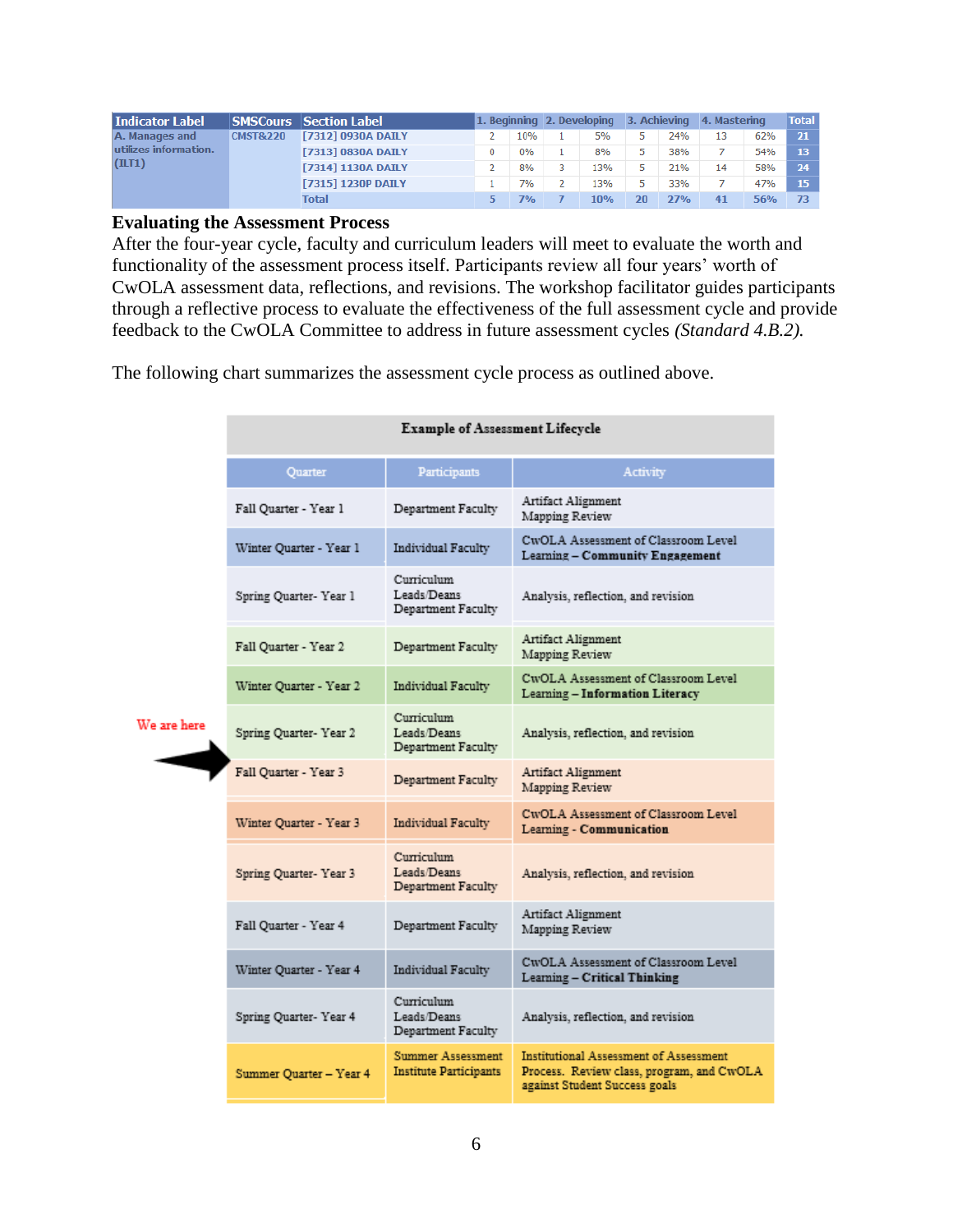# <span id="page-9-0"></span>**Conclusion**

In conclusion, significant structural work has been done to systematize a culture of datainformed assessment of student learning at the course and degree levels, aligning teaching and learning across the College. The assessment protocol includes an integrated "closing-of-theloop," and progress continues towards the development of all of the tools required to implement this plan fully.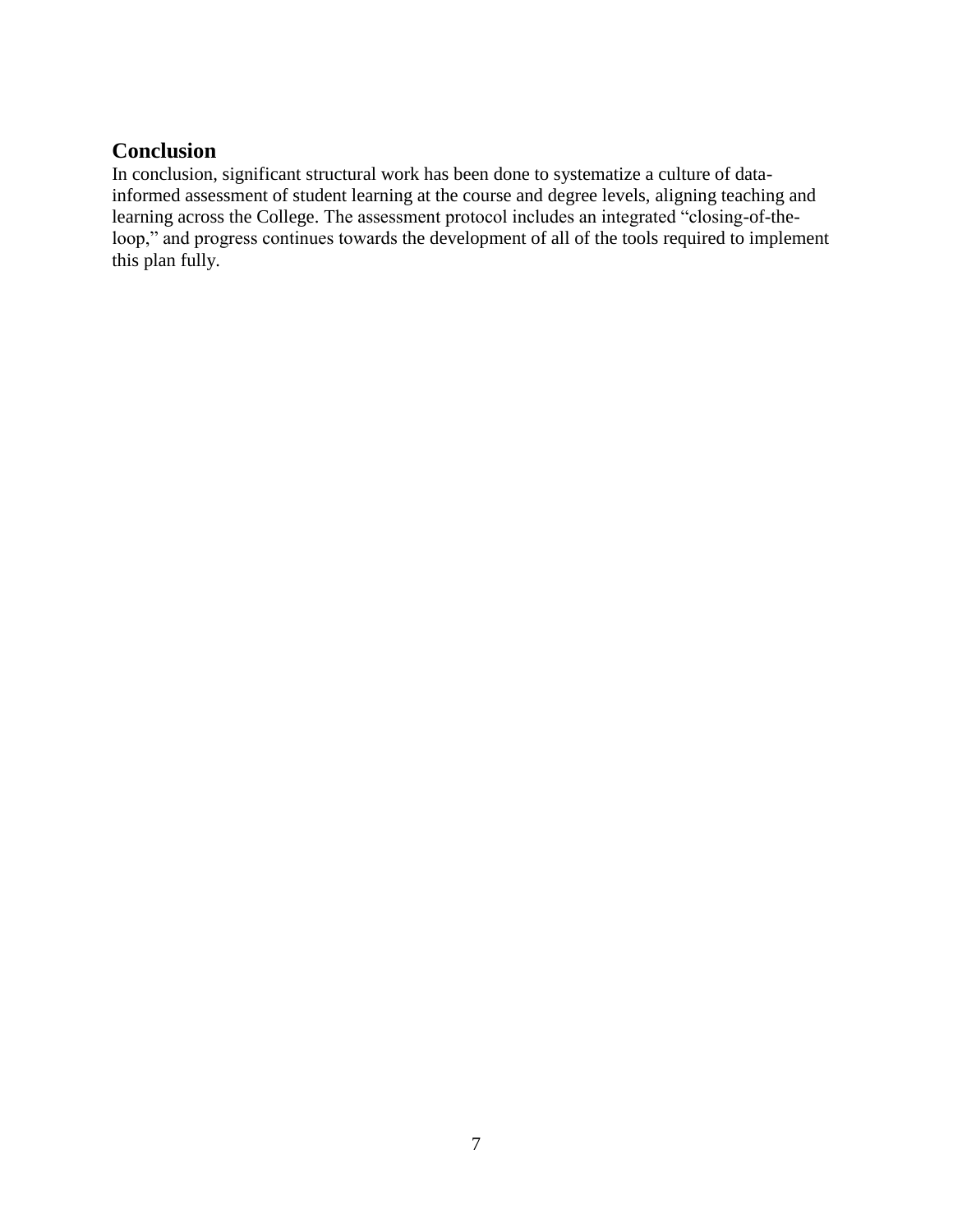# **Appendix A: Community Engagement**

<span id="page-10-0"></span>

| <b>College-wide Outcome:</b> Express the value of cultural differences and commonalities among<br>people and engage with others in the learning environment and community with respect for                                                                                       |                                                                                                                                                                                                                                                                                                                                                                         |                                                                                                                                                                                                      |                                                                                                                                                                                       |  |                                                                                                                                                       |  |  |  |
|----------------------------------------------------------------------------------------------------------------------------------------------------------------------------------------------------------------------------------------------------------------------------------|-------------------------------------------------------------------------------------------------------------------------------------------------------------------------------------------------------------------------------------------------------------------------------------------------------------------------------------------------------------------------|------------------------------------------------------------------------------------------------------------------------------------------------------------------------------------------------------|---------------------------------------------------------------------------------------------------------------------------------------------------------------------------------------|--|-------------------------------------------------------------------------------------------------------------------------------------------------------|--|--|--|
| those differences.<br>Mastering                                                                                                                                                                                                                                                  |                                                                                                                                                                                                                                                                                                                                                                         | Achieving                                                                                                                                                                                            | Developing                                                                                                                                                                            |  | Beginning                                                                                                                                             |  |  |  |
|                                                                                                                                                                                                                                                                                  |                                                                                                                                                                                                                                                                                                                                                                         | Indicator 1: Recognizes cultural assumptions.                                                                                                                                                        |                                                                                                                                                                                       |  |                                                                                                                                                       |  |  |  |
| Recognizes own unique<br>qualities shaped by culture<br>multiple components.<br>and how culture impacts their<br>Identifies aspects of own<br>attitude, beliefs, and<br>impact their perspective.<br>experiences. Articulates<br>insights into own cultural<br>rules and biases. |                                                                                                                                                                                                                                                                                                                                                                         | Defines culture as including<br>culture and how these aspects                                                                                                                                        | Identifies some aspects of<br>own cultural assumptions and<br>demonstrates a limited<br>understanding of how culture<br>impacts their perspective                                     |  | Defines culture in a<br>simplistic way and attempts<br>to identify own cultural<br>assumptions and biases.                                            |  |  |  |
|                                                                                                                                                                                                                                                                                  |                                                                                                                                                                                                                                                                                                                                                                         | Indicator 2: Demonstrates integrative community engagement.                                                                                                                                          |                                                                                                                                                                                       |  |                                                                                                                                                       |  |  |  |
| Analyzes, integrates, and<br>applies knowledge from<br>multiple points of view, and<br>can work effectively with<br>people who are different<br>from them. Initiates and<br>develops productive<br>interactions with those who<br>are different.                                 |                                                                                                                                                                                                                                                                                                                                                                         | Identifies how differences<br>can enhance team<br>performance and applies that<br>understanding to action.<br>Demonstrates openness and<br>intellectual curiosity toward<br>those who are different. | Identifies how differences<br>can enhance team<br>performance but struggles to<br>apply that understanding to<br>action. Demonstrates some<br>openness to those who are<br>different. |  | Makes an effort but is<br>uncomfortable interacting<br>with people who are<br>different. Attempts to<br>identify how differences<br>enhance teamwork. |  |  |  |
|                                                                                                                                                                                                                                                                                  |                                                                                                                                                                                                                                                                                                                                                                         | Indicator 3: Develops social responsibility.                                                                                                                                                         |                                                                                                                                                                                       |  |                                                                                                                                                       |  |  |  |
| Engages communities as a<br>way to break down barriers<br>between people of different<br>cultures and to better the<br>community.                                                                                                                                                |                                                                                                                                                                                                                                                                                                                                                                         | Articulates systemic causes<br>for societal issues and<br>identifies how one's<br>engagement in the<br>community could have an<br>impact.                                                            | Articulates that many cultural<br>factors influence societal<br>issues and that community<br>engagement may impact<br>these issues.                                                   |  | Articulates societal issues<br>through one's perspective<br>and maintains a limited view<br>on community engagement.                                  |  |  |  |
| <b>NOTES:</b>                                                                                                                                                                                                                                                                    | Engaged students respectfully participate as citizens of local, global, and digital communities. Engagement<br>requires the evaluation of one's own culture or world view, as well as the views of others. Awareness stems<br>from a clear and coherent understanding of how cultures can interact to positively affect individuals,<br>communities, and circumstances. |                                                                                                                                                                                                      |                                                                                                                                                                                       |  |                                                                                                                                                       |  |  |  |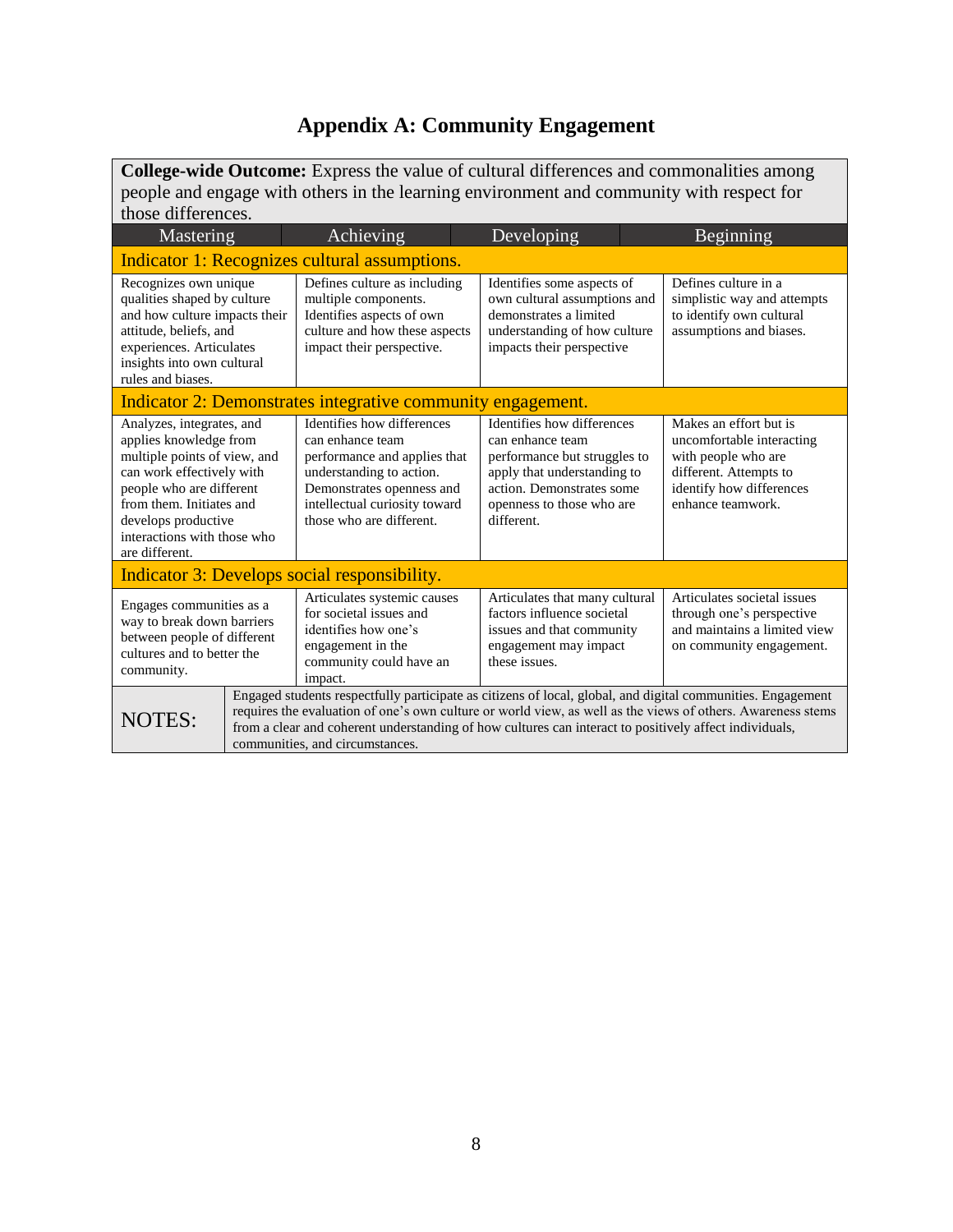# **Appendix B: Information Literacy and Technology Rubric**

<span id="page-11-0"></span>

| College-wide Outcome: Use modern technology and data to accomplish tasks.                                                                                                                                                                        |                                                                                                                                                                                                                  |                                                                                                                                                                                                            |                                                                                                                                                                                                                               |  |  |  |  |  |
|--------------------------------------------------------------------------------------------------------------------------------------------------------------------------------------------------------------------------------------------------|------------------------------------------------------------------------------------------------------------------------------------------------------------------------------------------------------------------|------------------------------------------------------------------------------------------------------------------------------------------------------------------------------------------------------------|-------------------------------------------------------------------------------------------------------------------------------------------------------------------------------------------------------------------------------|--|--|--|--|--|
| <b>Mastering</b>                                                                                                                                                                                                                                 | <b>Achieving</b>                                                                                                                                                                                                 | <b>Developing</b>                                                                                                                                                                                          | <b>Beginning</b>                                                                                                                                                                                                              |  |  |  |  |  |
| Indicator 1: Manages and utilizes information.                                                                                                                                                                                                   |                                                                                                                                                                                                                  |                                                                                                                                                                                                            |                                                                                                                                                                                                                               |  |  |  |  |  |
| Identifies, evaluates, and<br>organizes complex data above<br>and beyond the requirements<br>of the task.                                                                                                                                        | Identifies, evaluates, and<br>Identifies information<br>organizes appropriate<br>needed for the task but<br>information required for<br>requires assistance with<br>the task.<br>organization and<br>evaluation. |                                                                                                                                                                                                            | Requires multiple instances<br>of support through the<br>information gathering and<br>evaluative process.                                                                                                                     |  |  |  |  |  |
|                                                                                                                                                                                                                                                  | Indicator 2: Interprets, integrates, and communicates information.                                                                                                                                               |                                                                                                                                                                                                            |                                                                                                                                                                                                                               |  |  |  |  |  |
| Synthesizes data, going well<br>beyond requirements when<br>communicating results using<br>oral, written, graphic,<br>pictorial, or multimedia<br>methods. Uses data in an<br>ethical manner.                                                    | Analyzes data, meeting<br>requirements when<br>communicating results<br>using oral, written,<br>graphic, pictorial, or<br>multimedia methods. Uses<br>data in an ethical manner.                                 | Interprets data and<br>communicates results using<br>oral, written,<br>graphic, pictorial, or<br>multimedia methods with<br>limited assistance. Uses<br>data in an ethical manner<br>with some assistance. | Attempts to<br>analyze/interpret data<br>require multiple instances of<br>support. Attempts to<br>communicate results are<br>incomplete or confusing.<br>Ethical principles are<br>inconsistently applied when<br>using data. |  |  |  |  |  |
|                                                                                                                                                                                                                                                  | Indicator 3: Selects and applies technology.                                                                                                                                                                     |                                                                                                                                                                                                            |                                                                                                                                                                                                                               |  |  |  |  |  |
| Evaluates and selects the best<br>technology for desired results.<br>Demonstrates independent<br>use of technology, if required.<br>Uses technology safely and<br>competently.                                                                   | Selects appropriate<br>technology and<br>demonstrates use of it (if<br>required) with minimal<br>assistance. Uses<br>technology safely.                                                                          | Selects appropriate<br>technology with repeated<br>assistance. Demonstrates<br>use of technology but<br>requires assistance. Uses<br>technology safely with<br>limited reminders.                          | Demonstrates limited<br>strategies for selecting and<br>using technology to<br>complete tasks. Requires<br>extensive help. Uses<br>technology safely with<br>frequent reminders.                                              |  |  |  |  |  |
|                                                                                                                                                                                                                                                  | Indicator 4: Manages and troubleshoots technology.                                                                                                                                                               |                                                                                                                                                                                                            |                                                                                                                                                                                                                               |  |  |  |  |  |
| Predicts the impact of action<br>(or inaction) on maintaining<br>technology and takes steps to<br>prevent performance<br>problems. Practices regular,<br>routine maintenance<br>independently.                                                   | Evaluates the impact of<br>action (or inaction) on<br>maintaining technology<br>and takes steps to prevent<br>performance problems.<br>Practices regular, routine<br>maintenance with little<br>assistance.      | Takes steps to maintain<br>technology or diagnose<br>problems to correct<br>performance issues<br>infrequently. May seek<br>help but will take little<br>ownership of resolving the<br>problem.            | Identification of steps to<br>maintain technology or<br>diagnose problems to correct<br>performance issues is<br>limited. Requires help to<br>perform maintenance tasks.                                                      |  |  |  |  |  |
| <b>Technology</b> can mean any digital or industrial device used to accomplish a task (e.g., blood<br>pressure monitor, computer, drone, labkit, calculator, etc.). <b>Data</b> can mean any information used to<br>NOTES:<br>accomplish a task. |                                                                                                                                                                                                                  |                                                                                                                                                                                                            |                                                                                                                                                                                                                               |  |  |  |  |  |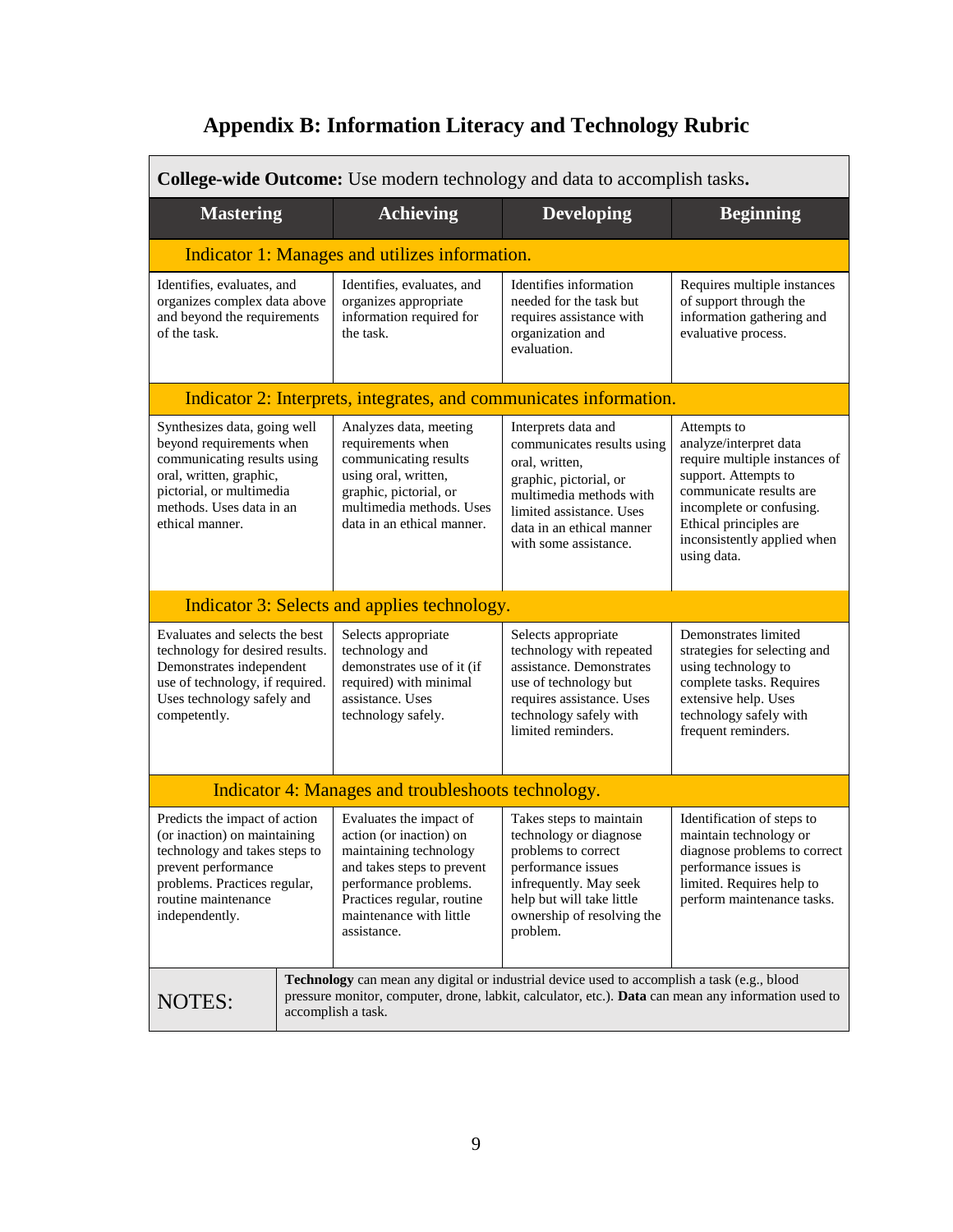# **Appendix C: Communication**

<span id="page-12-0"></span>

| <b>College-wide Outcome:</b> the ability to create meaning and enhance understanding between |
|----------------------------------------------------------------------------------------------|
| author and audience by listening, reading, speaking, and writing effectively.                |

| <b>Mastering</b>                                                                                                                                                                                                                                                                                            | <b>Achieving</b>                                                                                                                                                                                                                                                                                                                                        | <b>Developing</b>                                                                                                                                                                                                                                     | <b>Beginning</b>                                                                                                                                                                                                                                                              |  |  |  |  |  |
|-------------------------------------------------------------------------------------------------------------------------------------------------------------------------------------------------------------------------------------------------------------------------------------------------------------|---------------------------------------------------------------------------------------------------------------------------------------------------------------------------------------------------------------------------------------------------------------------------------------------------------------------------------------------------------|-------------------------------------------------------------------------------------------------------------------------------------------------------------------------------------------------------------------------------------------------------|-------------------------------------------------------------------------------------------------------------------------------------------------------------------------------------------------------------------------------------------------------------------------------|--|--|--|--|--|
| Indicator 1: Composes developed and supported communication.                                                                                                                                                                                                                                                |                                                                                                                                                                                                                                                                                                                                                         |                                                                                                                                                                                                                                                       |                                                                                                                                                                                                                                                                               |  |  |  |  |  |
| Composes communication that<br>conveys a deep understanding<br>of a specific topic by<br>synthesizing credible, relevant<br>evidence from a variety of<br>sources and source types in<br>support of an original idea.                                                                                       | Composes communication that<br>conveys an effective<br>understanding of a specific<br>topic by synthesizing credible,<br>relevant evidence from a<br>variety of sources in support of<br>an original idea.                                                                                                                                              | Composes communication that<br>conveys a broad understanding<br>of a topic with attempts at<br>using some relevant and/or<br>credible sources in support of<br>an idea.                                                                               | Composes communication that<br>focuses on a general topic and<br>uses evidence in support of<br>claims about that idea.                                                                                                                                                       |  |  |  |  |  |
|                                                                                                                                                                                                                                                                                                             | Indicator 2: Demonstrates integrative communication.                                                                                                                                                                                                                                                                                                    |                                                                                                                                                                                                                                                       |                                                                                                                                                                                                                                                                               |  |  |  |  |  |
| Chooses content, tone, syntax,<br>and formatting appropriate for<br>a specific audience, discipline,<br>or context in a way that<br>communicates meaning with<br>clarity and fluency as well as<br>demonstrates awareness of the<br>interdependence of language<br>and meaning, thought, and<br>expression. | Chooses content, syntax, and<br>formatting appropriate for a<br>certain audience or discipline<br>in a way that communicates<br>meaning with clarity as well as<br>demonstrates awareness of the<br>interdependence of language<br>and meaning.                                                                                                         | Chooses content, syntax, or<br>formatting appropriate for a<br>certain discipline in a way that<br>communicates meaning with<br>only a few points of confusion<br>and demonstrates some<br>awareness of the relationship<br>between form and content. | Chooses content, syntax, or<br>formatting appropriate for a<br>specific assignment but may<br>not demonstrate an awareness<br>of audience or discipline.<br>Attempts but struggles to<br>communicate ideas clearly to<br>readers.                                             |  |  |  |  |  |
|                                                                                                                                                                                                                                                                                                             | Indicator 3: Organizes information logically.                                                                                                                                                                                                                                                                                                           |                                                                                                                                                                                                                                                       |                                                                                                                                                                                                                                                                               |  |  |  |  |  |
| Consistently applies a logical<br>structure designed to support a<br>specific, unified idea, theme,<br>or thesis and signals this<br>organization clearly to the<br>audience using strategies<br>appropriate to a specific<br>discipline.                                                                   | Consistently applies a logical<br>structure designed to support a<br>unified idea, theme, or thesis<br>and signals this organization to<br>the audience using appropriate<br>strategies.                                                                                                                                                                | Applies a recognizable<br>structure in support of a broad<br>idea, theme, or thesis with<br>some attempt to signal this<br>organization to the audience.                                                                                              | Attempts to apply a formulaic<br>structure in support of a broad<br>idea, theme, or thesis but may<br>not signal this organization to<br>the audience.                                                                                                                        |  |  |  |  |  |
|                                                                                                                                                                                                                                                                                                             | Indicator 4: Interprets communication.                                                                                                                                                                                                                                                                                                                  |                                                                                                                                                                                                                                                       |                                                                                                                                                                                                                                                                               |  |  |  |  |  |
| Applies strategies that relate<br>ideas, structure, or other<br>features of the text to build<br>knowledge or insight.<br>Recognizes implications of a<br>text for contexts, perspectives,<br>or issues beyond the assigned<br>task or the explicit message of<br>the communication.                        | Identifies relationships among<br>ideas, structure, or other<br>features of a text to evaluate<br>how they support an advanced<br>understanding of the<br>communication as a whole.<br>Uses the text, and general or<br>contextual knowledge, to draw<br>more complex inferences about<br>the message and attitude<br>intended by the<br>communication. | Identifies relationships among<br>ideas, structure, or other<br>features of a text and<br>recognizes how they support<br>the main idea and draws basic<br>inferences about context and<br>purpose of the communication.                               | Identifies features of a text<br>(e.g. content, structure, or<br>relations among ideas) as<br>needed to respond to questions<br>posed in assigned tasks and<br>apprehends vocabulary<br>appropriately to paraphrase or<br>summarize the information the<br>text communicates. |  |  |  |  |  |
| <b>Communication</b> can take the form of, but is not limited to, essays, videos, trifolds, web pages, articles,<br><b>NOTES:</b><br>multi-media presentations, memos, reports, speeches, etc. All of these might also be referred to as "texts"<br>whether or not they are in written form.                |                                                                                                                                                                                                                                                                                                                                                         |                                                                                                                                                                                                                                                       |                                                                                                                                                                                                                                                                               |  |  |  |  |  |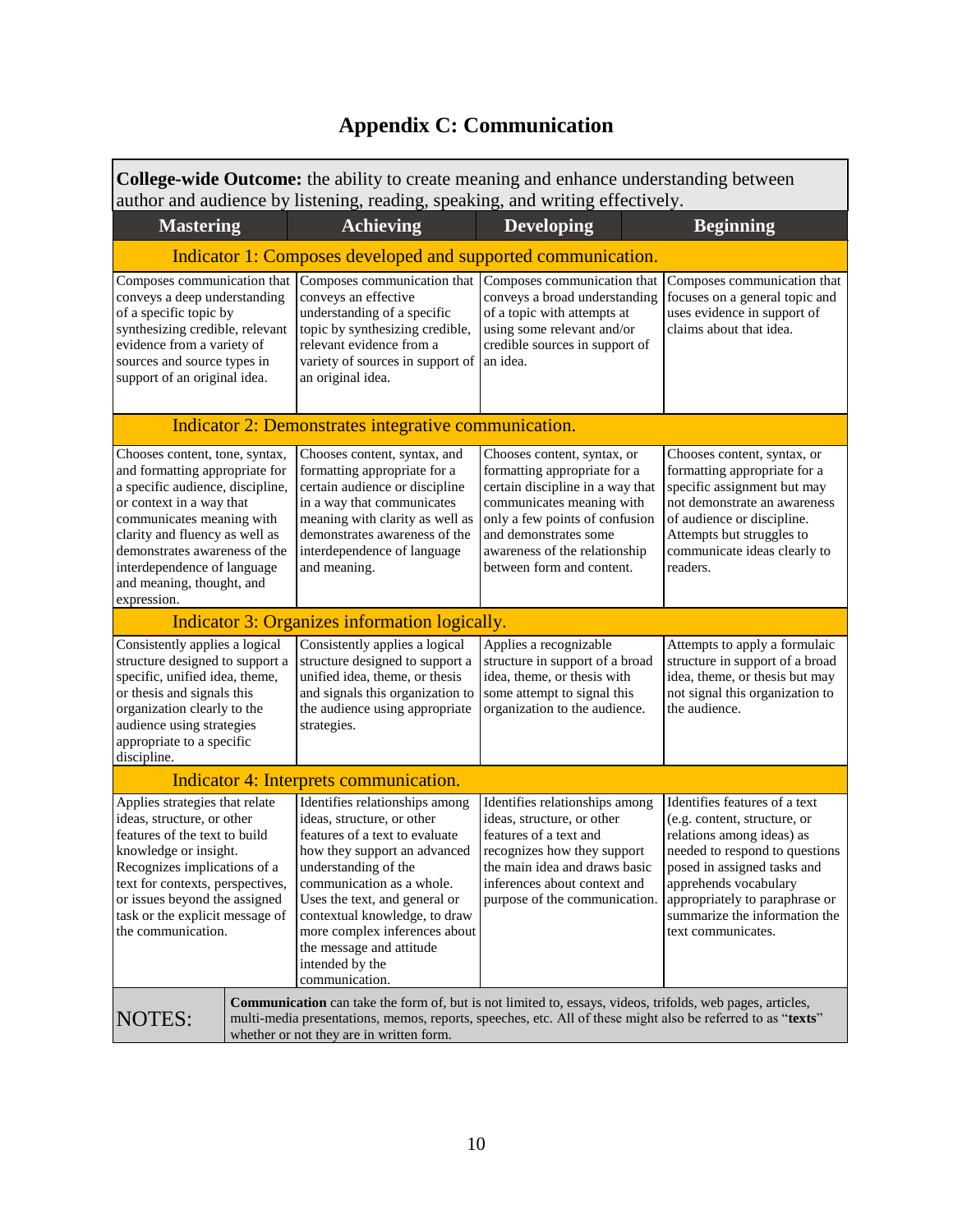# **Appendix D: Critical Thinking**

<span id="page-13-0"></span>

| College-wide Outcome: Comprehensive exploration of ideas, issues, artifacts, and experiences                                                                                                            |                                                                                                                                                                                           |                                                                                                                                                                                          |                                                                                                                                                                                                                          |  |  |  |  |  |
|---------------------------------------------------------------------------------------------------------------------------------------------------------------------------------------------------------|-------------------------------------------------------------------------------------------------------------------------------------------------------------------------------------------|------------------------------------------------------------------------------------------------------------------------------------------------------------------------------------------|--------------------------------------------------------------------------------------------------------------------------------------------------------------------------------------------------------------------------|--|--|--|--|--|
|                                                                                                                                                                                                         | across college disciplines that transfer to new, complex situations within and beyond the                                                                                                 |                                                                                                                                                                                          |                                                                                                                                                                                                                          |  |  |  |  |  |
| campus. This includes both quantitative and non-quantitative problem solving.                                                                                                                           |                                                                                                                                                                                           |                                                                                                                                                                                          |                                                                                                                                                                                                                          |  |  |  |  |  |
| <b>Mastering</b>                                                                                                                                                                                        | <b>Achieving</b>                                                                                                                                                                          | <b>Developing</b>                                                                                                                                                                        | <b>Beginning</b>                                                                                                                                                                                                         |  |  |  |  |  |
| Indicator 1: Defines problem, selects topic, or explains issues.                                                                                                                                        |                                                                                                                                                                                           |                                                                                                                                                                                          |                                                                                                                                                                                                                          |  |  |  |  |  |
| Articulates problem, topic, or<br>issue logically and clearly.<br>Represents all relevant<br>information in a way that<br>shows an understanding of<br>the objective(s).                                | Articulates problem, topic, or<br>issue using adequate details.<br>Represents some relevant<br>information in a way that<br>shows an understanding of<br>the objective(s).                | Articulates problem, topic, or<br>issue but leaves out relevant<br>information. Represents<br>some information in a way<br>that shows a partial<br>understanding of the<br>objective(s). | Articulates problem, topic, or<br>issue but only in a general<br>way. Represents unrelated<br>information in a way that<br>shows limited understanding<br>of the objective(s) and<br>includes irrelevant<br>information. |  |  |  |  |  |
|                                                                                                                                                                                                         | Indicator 2: Analyzes strategies, research, or evidence.                                                                                                                                  |                                                                                                                                                                                          |                                                                                                                                                                                                                          |  |  |  |  |  |
| Analyzes multiple strategies,<br>resources, evidence, and/or<br>assumptions. Demonstrates<br>various approaches that apply<br>to the objective(s).                                                      | Analyzes multiple strategies,<br>resources, evidence, and/or<br>assumptions. Demonstrates<br>some approaches that apply<br>to the objective(s).                                           | Analyzes some strategies,<br>resources, evidence, and/or<br>assumptions. Demonstrates<br>one or too few approaches<br>that apply to the objective(s).                                    | Identifies strategies,<br>resources, and evidence,<br>and/or makes assumptions,<br>some of which are irrelevant<br>to the objective(s).                                                                                  |  |  |  |  |  |
|                                                                                                                                                                                                         | Indicator 3: Articulates a solution, a process/product plan, or a position (perspective,                                                                                                  |                                                                                                                                                                                          |                                                                                                                                                                                                                          |  |  |  |  |  |
| thesis/hypothesis).                                                                                                                                                                                     |                                                                                                                                                                                           |                                                                                                                                                                                          |                                                                                                                                                                                                                          |  |  |  |  |  |
| Articulates a solution,<br>process/product plan, or<br>position in an imaginative,<br>clear, and focused way that<br>integrates relevant<br>information linked to the<br>scope of the objective $(s)$ . | Articulates a solution,<br>process/product plan, or<br>position in a clear and<br>focused way that integrates<br>some relevant information<br>linked to the scope of the<br>objective(s). | Articulates a solution,<br>process/product plan, or<br>position that includes some<br>information unrelated to the<br>scope of the objective(s).                                         | Articulates a solution,<br>process/product plan, or<br>position, but in a vague way.                                                                                                                                     |  |  |  |  |  |
|                                                                                                                                                                                                         | Indicator 4: Implements a solution, develops a process/product, or forms a conclusion.                                                                                                    |                                                                                                                                                                                          |                                                                                                                                                                                                                          |  |  |  |  |  |
| Implements a solution,<br>creates a process/ product, or<br>tests a position that reflects a<br>thorough and insightful<br>understanding of the<br>objective(s).                                        | Implements a solution,<br>creates a process/product, or<br>tests a position that reflects a<br>general understanding of the<br>$objective(s)$ .                                           | Implements a solution,<br>creates a process/product, or<br>tests a position that reflects a<br>limited understanding of the<br>objective(s).                                             | Implements a solution,<br>creates a process/product, or<br>tests a position that is not<br>related to the objective(s).                                                                                                  |  |  |  |  |  |
|                                                                                                                                                                                                         | Indicator 5: Demonstrates integrative thinking.                                                                                                                                           |                                                                                                                                                                                          |                                                                                                                                                                                                                          |  |  |  |  |  |
| Adapts and applies<br>techniques, methods, and<br>theories gained in one<br>situation to a new situation to<br>resolve challenging and<br>complex problems or issues<br>in new ways.                    | Adapts and applies<br>techniques, methods, and<br>theories gained in one<br>situation to a new situation to<br>explain problems or issues.                                                | Applies techniques, methods,<br>and theories gained in one<br>situation to a new situation,<br>but in way that only partially<br>explains problems or issues.                            | Identifies the techniques,<br>methods, and theories gained<br>in one situation to use in a<br>new situation.                                                                                                             |  |  |  |  |  |